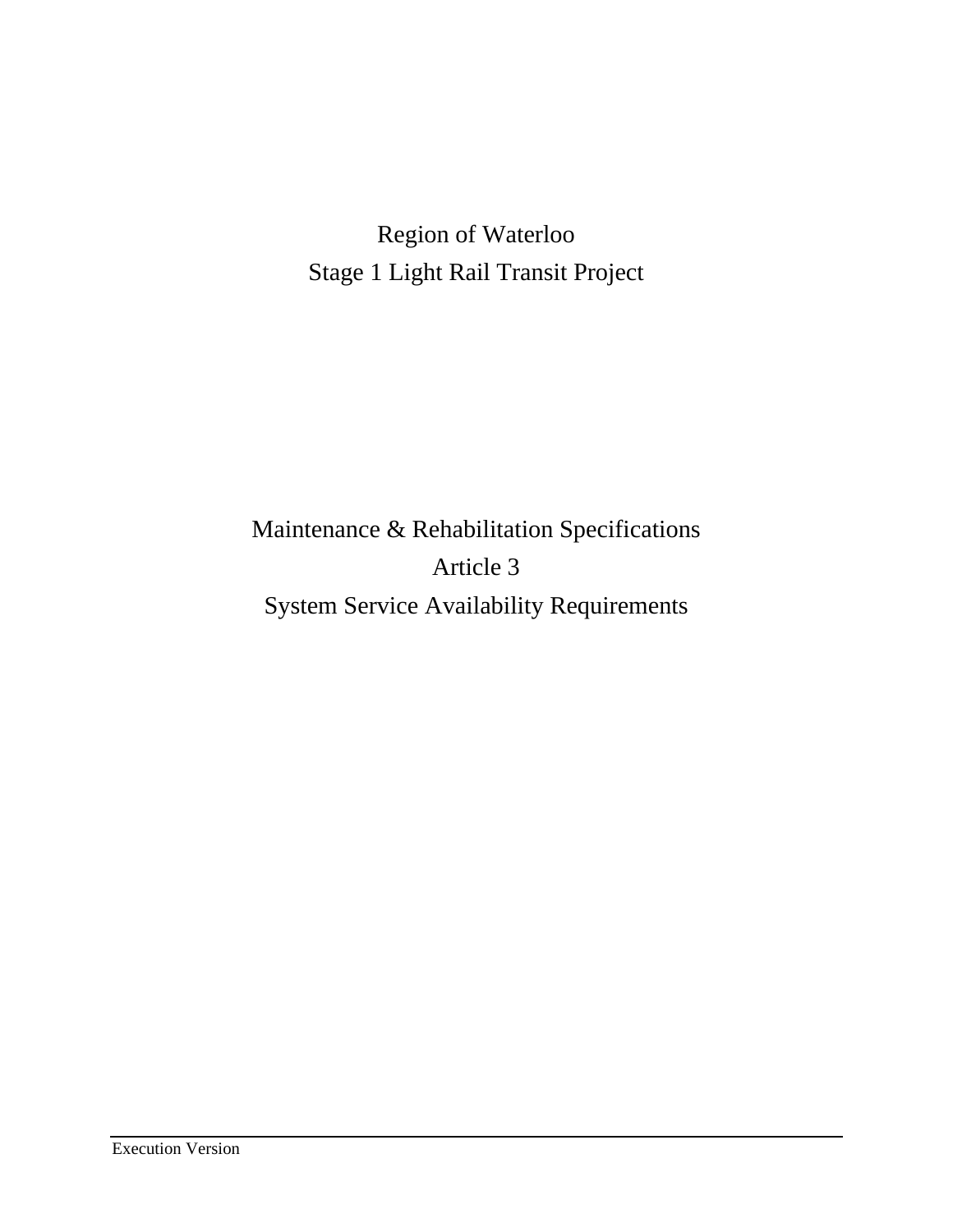# **Table of Contents**

| 3.1 |                                                                                                |  |
|-----|------------------------------------------------------------------------------------------------|--|
| 3.2 |                                                                                                |  |
| 3.3 |                                                                                                |  |
| 3.4 |                                                                                                |  |
| 3.5 |                                                                                                |  |
| 3.6 | System Service Availability Levels for Substantial Completion Certificate3-13                  |  |
| 3.7 |                                                                                                |  |
| 3.8 | Availability of other System and Facility Elements not Captured by the Availability Index 3-13 |  |
| 3.9 |                                                                                                |  |
|     |                                                                                                |  |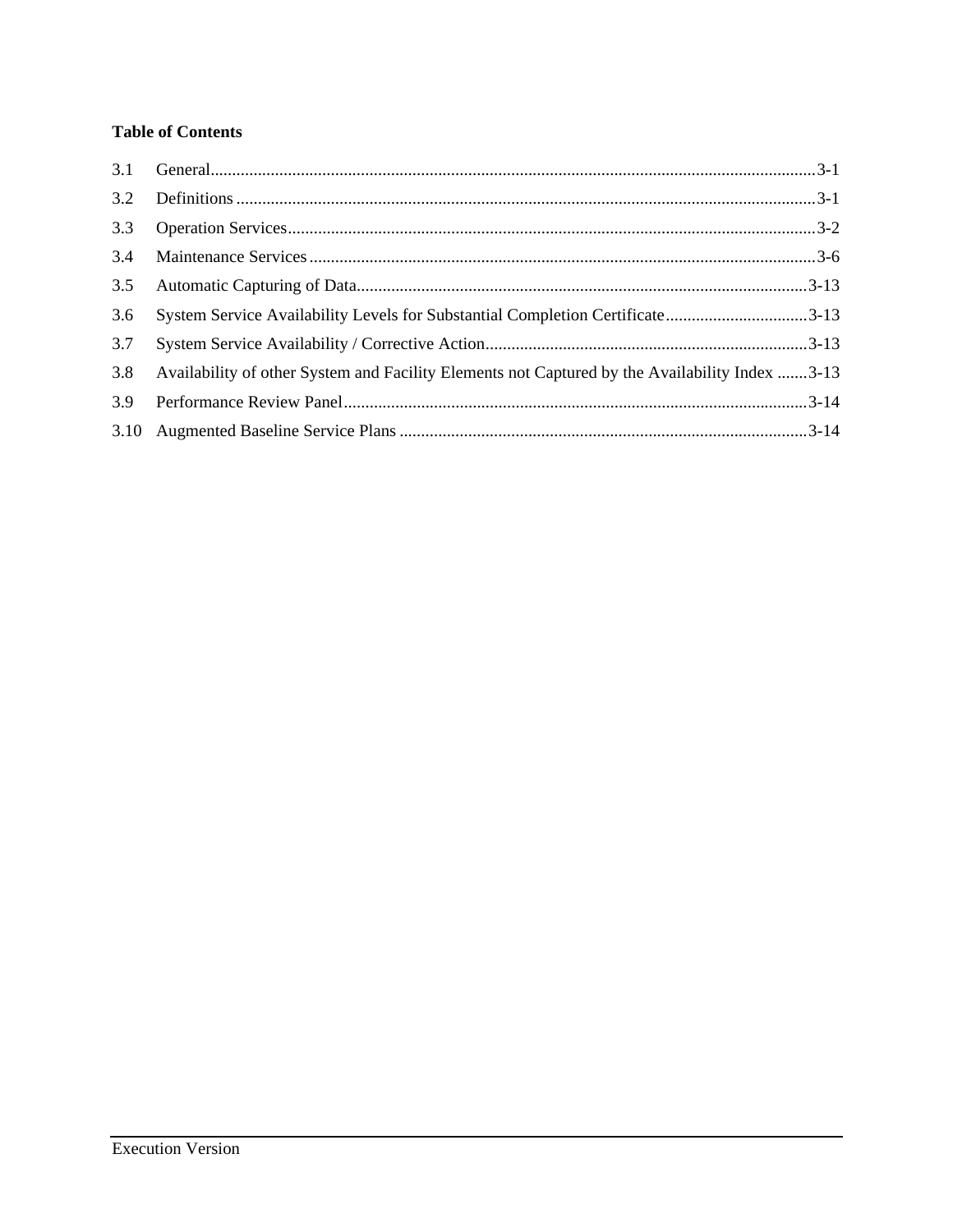## **ARTICLE 3 SYSTEM SERVICE AVAILABILITY REQUIREMENTS**

#### **3.1 General**

- (a) This Article describes the method of calculating performance factors for operations and maintenance services provided by Project Co.
- (b) System Availability will evaluate the availability of key system and facility elements to the public as well as the operating performance of Project Co. This measure is defined through a series of formulas measured over the course of each day and month as described below. Project Co shall submit a System Assurance Monitoring (SAM) Plan to the Region which will include in detail how Project Co will meet the requirements for System Service Availability measurement and calculation as described in this Article. The SAM Plan shall include specific measurement criteria, data capture techniques, a specific review process, a daily and monthly report format, and sample calculations based on expected service performance.
- (c) Record Keeping

Project Co shall maintain accurate records of all funds received and disbursed in connection with the operation and maintenance of the System. Project Co shall be responsible for collecting and verifying all performance data and preparing the input for the monthly reports as per Schedule 15- 4 Article 1. Project Co's Project Manager shall review all documentation and backup for completeness and compliance with the Project Agreement prior to Project Co submitting an invoice to the Region.

#### **3.2 Definitions**

- (a) As used in this Article shall be as follows:
	- (i) "Baseline Service Plan" shall mean the train service as set forth in Appendix D for each Contract year during the Maintenance Term. The Baseline Service Plan shall be defined, for each year, in terms of scheduled departure and arrival times for each train and number of rail cars for each train, per route for each day of the week including weekend service. The Baseline Service Plan will also identify the number of vehicles for Project Co to operate and maintain in each year of the Maintenance Term. The hours cited in the Baseline Service Plan are train operator hours in revenue service including any short term layover time (less than the time of the current train headway) at the LRT Stop for an immediate turnaround of the train for revenue service. The kilometers cited in the Baseline Service Plan are fixed distances based on the physical distance between the outbound ends of the platform at the LRT Stops and are not based on odometer readings which can vary per trip. Dead heading train operator hours or dead heading kilometres are not included in the Baseline Service Plan and shall not be included in the Scheduled Service Plan or in any calculation related to operator hours or vehicle kilometres. Within the limits defined herein, the Baseline Service Plan shall be modified, as needed, each month to create the Scheduled Service Plan.
	- (iii) "Route" shall mean the specific train routing consisting of a designated direction using specific track sections and specific platforms at each LRT Stop applied to achieve the Scheduled Service Plan. The Baseline Service shall assume that the Stage 1 LRT System will have only one route. That route is from Conestoga Mall to Fairview Mall.

## **Confidential – Economic Interests of The Region of Waterloo and Ontario Infrastructure and Lands Corporation**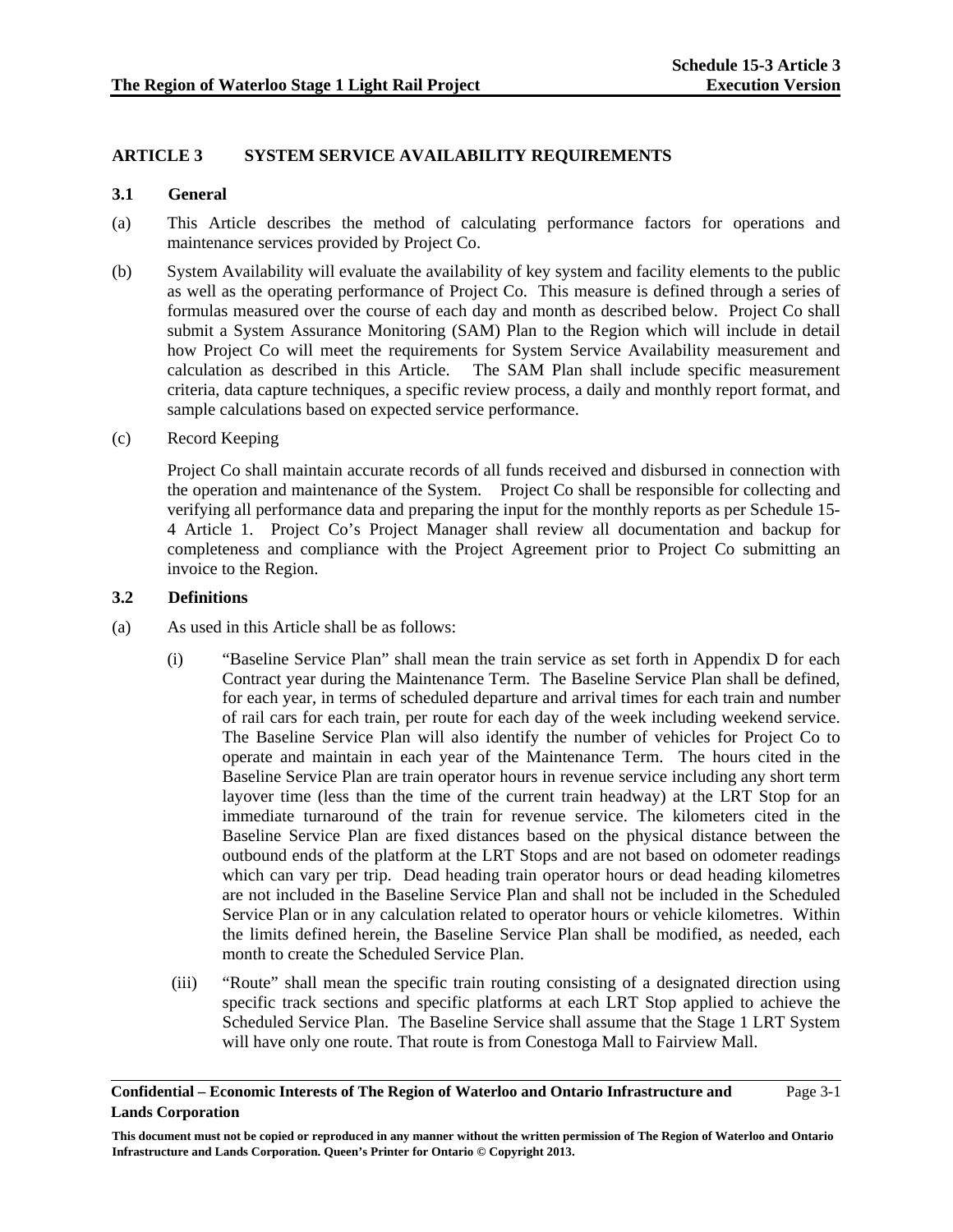- (iv) "Scheduled Service Plan" shall mean the approved plan for a specific month of scheduled train service, including departure times, arrival times and a specific minimum number of functional cars per train per Route as approved by the Region. The Schedule Service Plan shall include all Region approved train service changes for planned maintenance activities during revenue service, special events and any other known deviation from the normal train service provided for weekday, weekend or holiday service. The Scheduled Service Plan will include a general layover time of 4 minutes and not less than 3 minutes, and will incorporate the run times between each terminal LRT Stop based on the VISSIM analysis of the most current configuration of the Traffic Signal Control/Traffic Signal Priority Systems
- (v) "Departure Time" shall mean the time at which the doors are closed and the train is ready to move forward in revenue service.
- (vi) "Arrival Time" shall mean the time at which the train is fully stopped and properly berthed at the LRT Stop platform and the doors interlock is released.
- (vii) "Trip" or "Train Trip" is the service provided by a train initiating at a terminal LRT Stop and terminating at another terminal LRT Stop as designated in the Scheduled Service Plan

## **3.3 Operation Services**

- (a) Monthly Operations Performance Factor (MOPF)
	- (i) This Article will determine the value of the Monthly Operations Performance Factor that reflects the performance of train operations or other operations related Work by Project Co.
	- (ii) Refer to Schedule 20 for the application of the MOPF.
- (b) Operations Performance Factors
	- (i) Project Co's performance with respect to operations will be assessed by the following factors:
		- A. Scheduled Service Performance Factor (SSPF)
		- B. Completed LRT Trips Performance Factor (CLTPF)
	- (ii) Project Co shall provide the Region with all information and documentation to measure and calculate the Scheduled Service Performance Factor and Completed LRT Trip Performance Factor for each month of operations service. Project Co shall collect all information related to Scheduled Service Performance Factor and Completed Performance LRT Trip Factor using automated data collection processes and software from the on-board or CCF equipment provided by Project Co.
	- (iii) The summation of all of the factors used to determine the Monthly Operations Performance Factor, for any month shall not exceed 1.0.
- (c) Scheduled Service Performance Factor (SSPF)
	- (i) This performance factor shall be calculated based upon the number of train trips programmed into the Scheduled Service Plan for the month and the actual departure time

## **Confidential – Economic Interests of The Region of Waterloo and Ontario Infrastructure and Lands Corporation**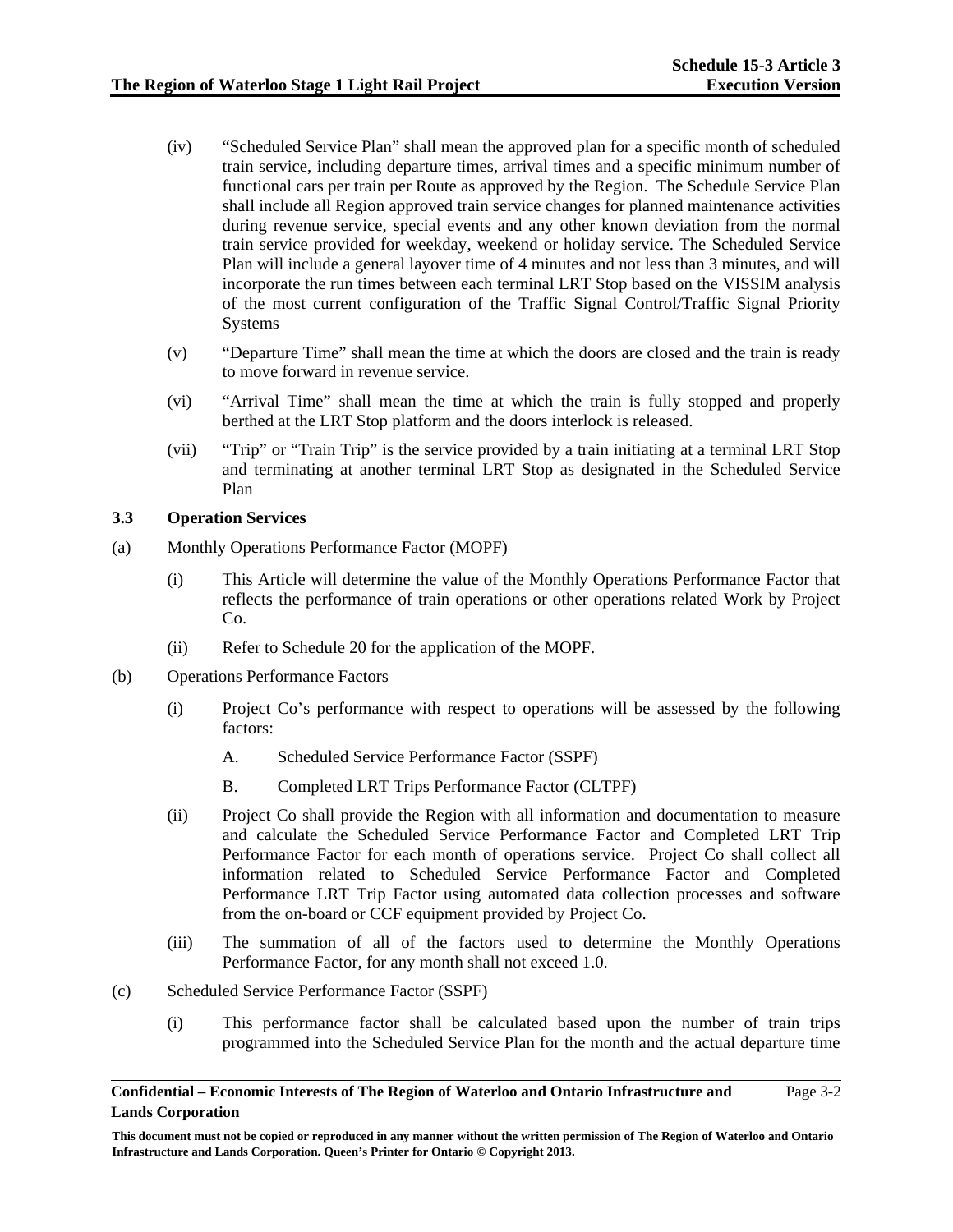at the initial LRT Stop and arrival time at the destination LRT Stop. Inbound and outbound service to and from the same LRT Stop designated in the Scheduled Service Plan performed by the same train shall be considered as two separate and distinct train trips for the purposes of determining this performance factor.

(ii) The Daily Scheduled Service Performance Factor (DSSPF) is determined by the following formula.

DSSPF = (Actual Train in Service Points/Scheduled Train in Service Points).

- (iii) Where:
	- A. Since Train in Service points are assigned for on time departure and on time arrival, the total number of points that can be earned per train trip is two points.
	- B. DSSPF shall be calculated on a daily basis and the daily totals shall be summed up and divided by the number of days in the Scheduled Service Plan for the month to determine the overall SSPF for the month.
	- C. Actual Train in Service Points are the summation of the daily Earned Departure Time Points and Earned Arrival Time Points earned by each train as per the tables below.

| Rule<br>No.    | Rule<br>Violation | Actual Departure Time (ADT) Deviation from<br>Scheduled Departure Time (SDT)                                                                            | Earned<br>Departure<br>Time<br>Points |
|----------------|-------------------|---------------------------------------------------------------------------------------------------------------------------------------------------------|---------------------------------------|
| $\mathbf{1}$   | early             | ADT is more than 0.5 minutes earlier than SDT                                                                                                           | 0.0                                   |
| $\overline{2}$ | early             | ADT is more than 0.25 minutes earlier and up to<br>0.5 minutes earlier than SDT                                                                         | 0.9                                   |
| 3              | late              | ADT is 0.25 minutes earlier and up to 1.0 minute<br>later than SDT                                                                                      | 1.0                                   |
| 4              | late              | ADT is later than 1.0 minute and up to 2.5 minutes<br>later than SDT                                                                                    | 0.9                                   |
| 5              | late              | ADT is later than 2.5 minutes and up to 4.5 minutes<br>later than SDT                                                                                   | 0.8                                   |
| 6              | late              | ADT is later than 4.5 minutes than SDT but not<br>later than the number of minutes for the scheduled<br>train headway or 15 minutes, whichever is less. | 0.7                                   |
| $\overline{7}$ | late              | ADT is later than the SDT by more than the number<br>of minutes for the scheduled train headway or 15<br>minutes whichever is less                      | 0.0                                   |

EXHIBIT 3.3-1 Actual Departure Time Deviation

## **Confidential – Economic Interests of The Region of Waterloo and Ontario Infrastructure and Lands Corporation**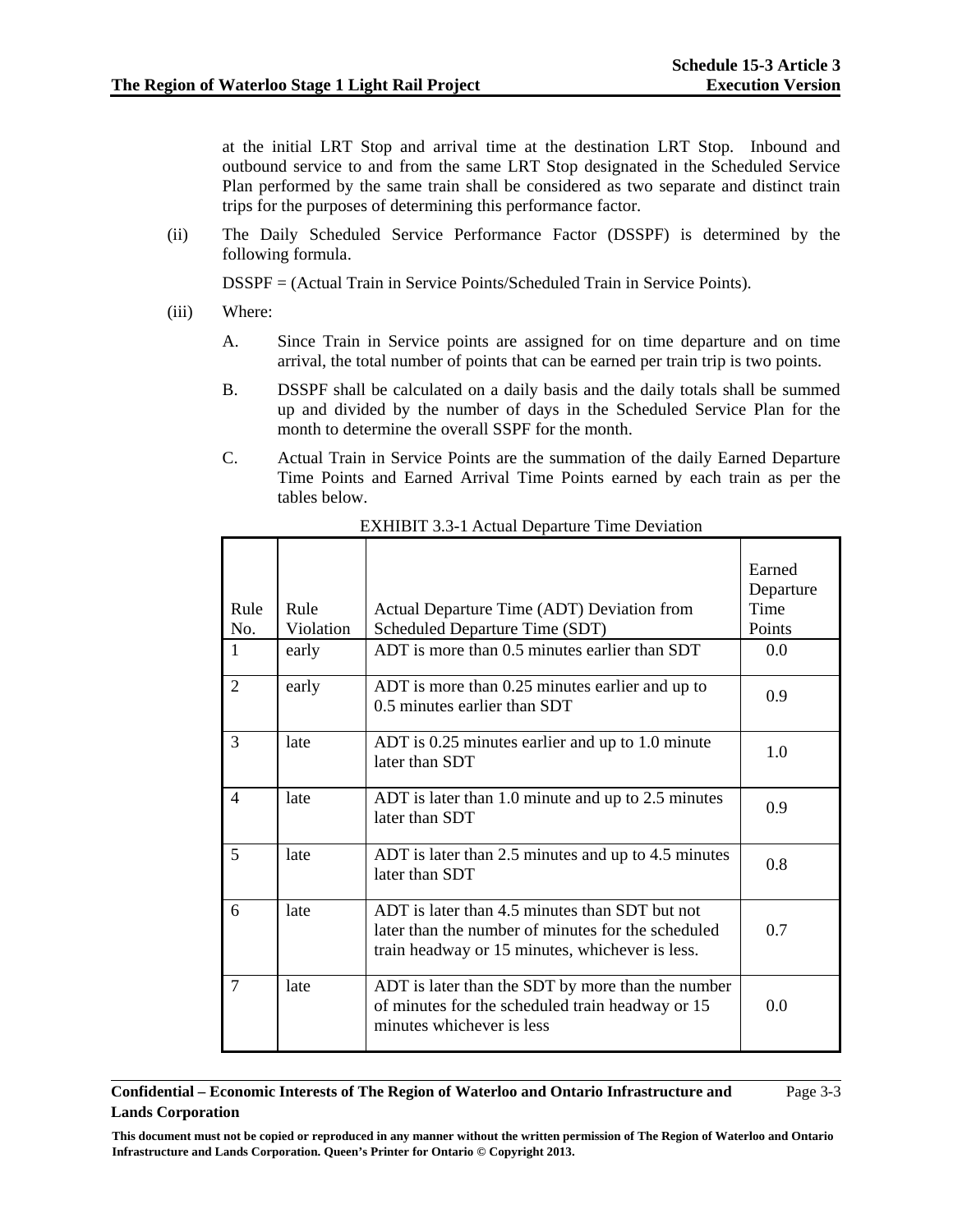|      |           |                                            | Earned    |
|------|-----------|--------------------------------------------|-----------|
|      |           |                                            | Departure |
| Rule | Rule      | Actual Departure Time (ADT) Deviation from | Time      |
| No.  | Violation | Scheduled Departure Time (SDT)             | Points    |
| 8    | No trip   | Trip is cancelled                          | 0.0       |
|      |           |                                            |           |

EXHIBIT 3.3-1 Actual Departure Time Deviation

|                |           |                                                                                                                                                        | Earned  |
|----------------|-----------|--------------------------------------------------------------------------------------------------------------------------------------------------------|---------|
|                |           |                                                                                                                                                        | Arrival |
| Rule           | Rule      | Actual Arrival Time (AAT) Deviation from                                                                                                               | Time    |
| No.            | Violation | Scheduled Arrival Time (SAT)                                                                                                                           | Points  |
| $\mathbf{1}$   | early     | AAT is more than 1.50 minutes earlier than SAT                                                                                                         | 0.0     |
| $\overline{2}$ | early     | AAT is 1.50 minutes earlier and up to 1.0 minute<br>earlier than SAT                                                                                   | 0.9     |
| 3              | early     | AAT is earlier than 1.0 minute and up to 3.0<br>minutes later than SAT                                                                                 | 1.0     |
| $\overline{4}$ | late      | AAT is later than 3.0 minutes and up to 3.75<br>minutes later than SAT                                                                                 | 0.9     |
| 5              | late      | AAT is later than 3.75 minutes and up to 4.5<br>minutes later than SAT                                                                                 | 0.8     |
| 6              | late      | AAT is later than 4.5 minutes than SAT but not<br>later than the number of minutes for the scheduled<br>train headway or 15 minutes, whichever is less | 0.7     |
| $\tau$         | late      | AAT is later than SAT by more than the number of<br>minutes for the scheduled train headway during this<br>period or 15 minutes whichever is less      | 0.0     |

#### EXHIBIT 3.3-2 Actual Arrival Time Deviation

- D. Any train trip that is canceled prior to entering revenue service or is taken out of revenue service earns no Departure or Arrival Time Points. Any train which fails to complete any part of its normal scheduled service train trip, such as missing an LRT Stop, earns no Departure or Arrival Time Points.
- E. Project Co is required to provide train service at any time when service is scheduled and at least partial service, when possible, even if no points are earned for that train trip.

## **Confidential – Economic Interests of The Region of Waterloo and Ontario Infrastructure and Lands Corporation**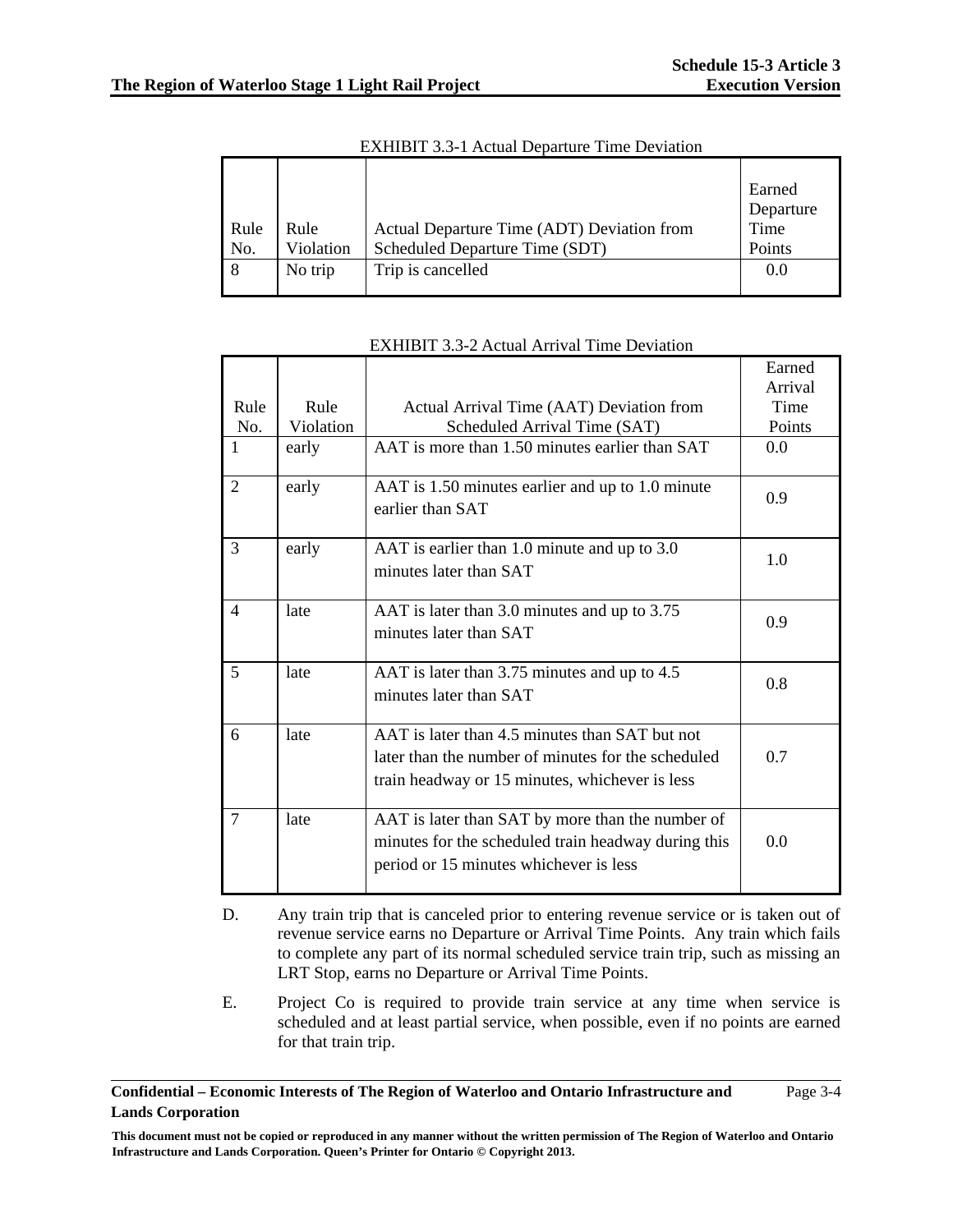- (iv) Scheduled Service Plan
	- A. The primary means for measuring train operations performance is the Scheduled Service plan. The Scheduled Service Plan shall be submitted to the Region for written approval one month prior to the next calendar month. Two weeks prior to the next calendar month, the Region can direct Project Co to modify the Scheduled Service Plan and resubmit it for Region approval. This plan shall define for each Route the scheduled train service and including all schedule and train size information needed for the performance calculations. In addition, this plan shall define the supervisory staffing positions that coincide with the specific train service being implemented. In the event that either Project Co or Region desires to revise the approved Scheduled Service Plan, Project Co shall submit to the Region the proposed revisions one week in advance of implementation. In all cases the performance shall be determined based upon the Region's approved Scheduled Service Plans.
	- B. The single tracking or other special train operations needed for special events, maintenance, accommodating railroad freight trains, testing, capital asset replacement activities or driver recertification will be included in the calculation of the DSSPF only if these train operations are part of the Scheduled Service Plan. During the time when maintenance is performed on the system and preplanned single tracking or other special train operation strategies are used to provide train service around the work area, Project Co shall carefully document train performance. Based on the collected historical data for every diversion strategy, an analysis shall be performed by Project Co and the resulting travel times shall be the basis for determining the departure and arrival times included in the Scheduled Service Plan.
	- C. The DSSPF will not include any trips from additional trains placed in service beyond those trains in the Scheduled Service Plan unless approved by the Region.
- (v) Non-Scheduled Service Plan
	- A. The Region wants to incentivize Project Co to provide the highest quality train service when circumstances force a significant deviation from the Scheduled Service Plan even when the circumstances are not one of the excusing causes. In the event that circumstances prevent train operations as per the Scheduled Service Plan and Project Co must operate one of the preapproved bypass train operations or alternative train operation plans, and the circumstance that has caused the deviation away from Scheduled Service Plan is not one of the exclusionary events, then Project Co may receive partial credit for the Non-Scheduled Service train operations actually provided. The amount of Actual Train in Service Points earned during the Non-Scheduled Service shall be based upon the sole judgment of the Region, acting reasonably, and in consideration of the circumstances which caused the disruption and the quality of the Non Scheduled Service provided by Project Co.
- (d) Completed LRT Trips (CLT) and Completed LRT Trips Performance Factor (CLTPF)

**This document must not be copied or reproduced in any manner without the written permission of The Region of Waterloo and Ontario Infrastructure and Lands Corporation. Queen's Printer for Ontario © Copyright 2013.**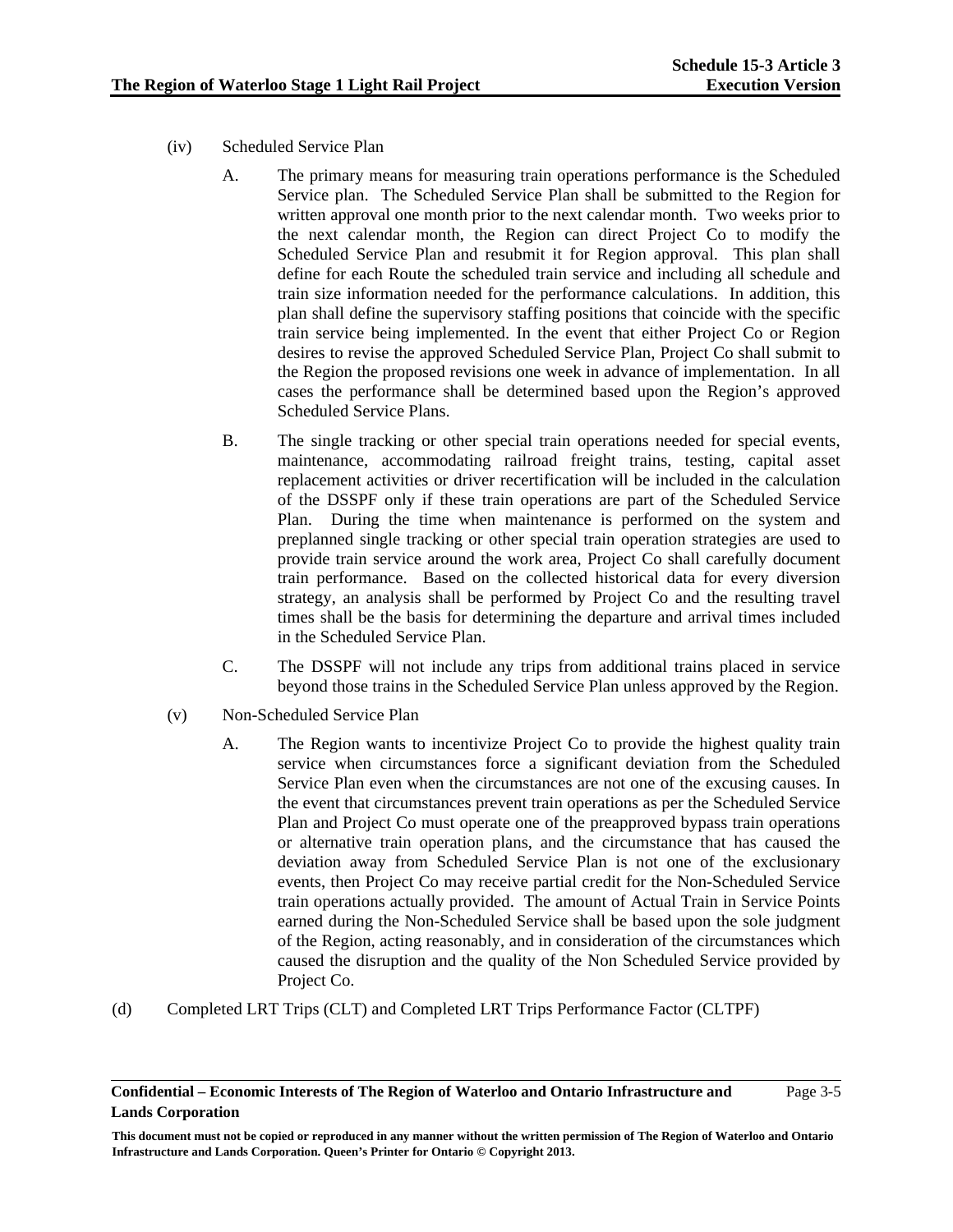- (i) This performance factor shall be calculated based upon the ratio of the actual number of completed train trips programmed into the Scheduled Service Plan. A completed trip is any trip to and from the LRT Stops designated in the Scheduled Service Plan that is completed in which the Actual Departure Time (ADT) complies with at least one of Rules 2 to 6 and the Actual Arrival Time complies with at least one of Rules 2 to 6. The train trip will not be counted as a completed trip if either the ADT or the AAT does not comply with these rules.
- (ii) The Completed LRT Trips Performance Factor (CLTPF) is determined by the following formula.

CLTPF = (Completed LRT Trips/Scheduled LRT Trips).

- (e) Exclusions and Grace Periods
	- (i) See Schedule 20 and Section 42 of the Project Agreement for exclusionary events and grace periods.
- (f) Calculation of the Monthly Operations Performance Factor (MOPF)

The MOPF is calculated by the formula below with all values for SSPF and CLTPF rounded to four decimal places prior to performing the calculation for MOPF. A value such as .00005 is rounded up to .0001 and all values less than .00005 are truncated from the SSPF and CLTPF. The calculated value for the MOPF shall also be rounded to four places to become the final value for the MOPF.

 $MOPF = (0.25*SSPF) + (.75*CLTPF)$ 

Example  $1 =$  If the SSPF = .9515 and CLTPF = .9952

Then MOPF =  $.2379 + .7464 = 0.9843$ 

Example  $2 =$  If the SSPF = .8912 and CLTPF = .9772

Then MOPF =  $.2228 + .7329 = .9557$ 

## **3.4 Maintenance Services**

- (a) Monthly Maintenance Performance Factor (MMPF)
	- (i) This Section will determine the value of the Monthly Maintenance Performance Factor that reflects the performance of maintenance services by Project Co.
	- (ii) Refer to Schedule 20 for the application of the MMPF.
- (b) Maintenance Performance Factors
	- (i) Project Co's performance with respect to maintenance services will be assessed by the following factors:
		- A. Fleet Functionality Performance Factor (FFPF)
		- B. Maintenance and Inspection Performance Factor (MIPF)
	- (ii) Project Co shall provide the Region with all information and documentation to measure and calculate the Fleet Functionality Performance Factor and the Maintenance and Inspection Performance Factor. Project Co shall collect all information related to Fleet

```
Confidential – Economic Interests of The Region of Waterloo and Ontario Infrastructure and 
Lands Corporation 
                                                                                                  Page 3-6
```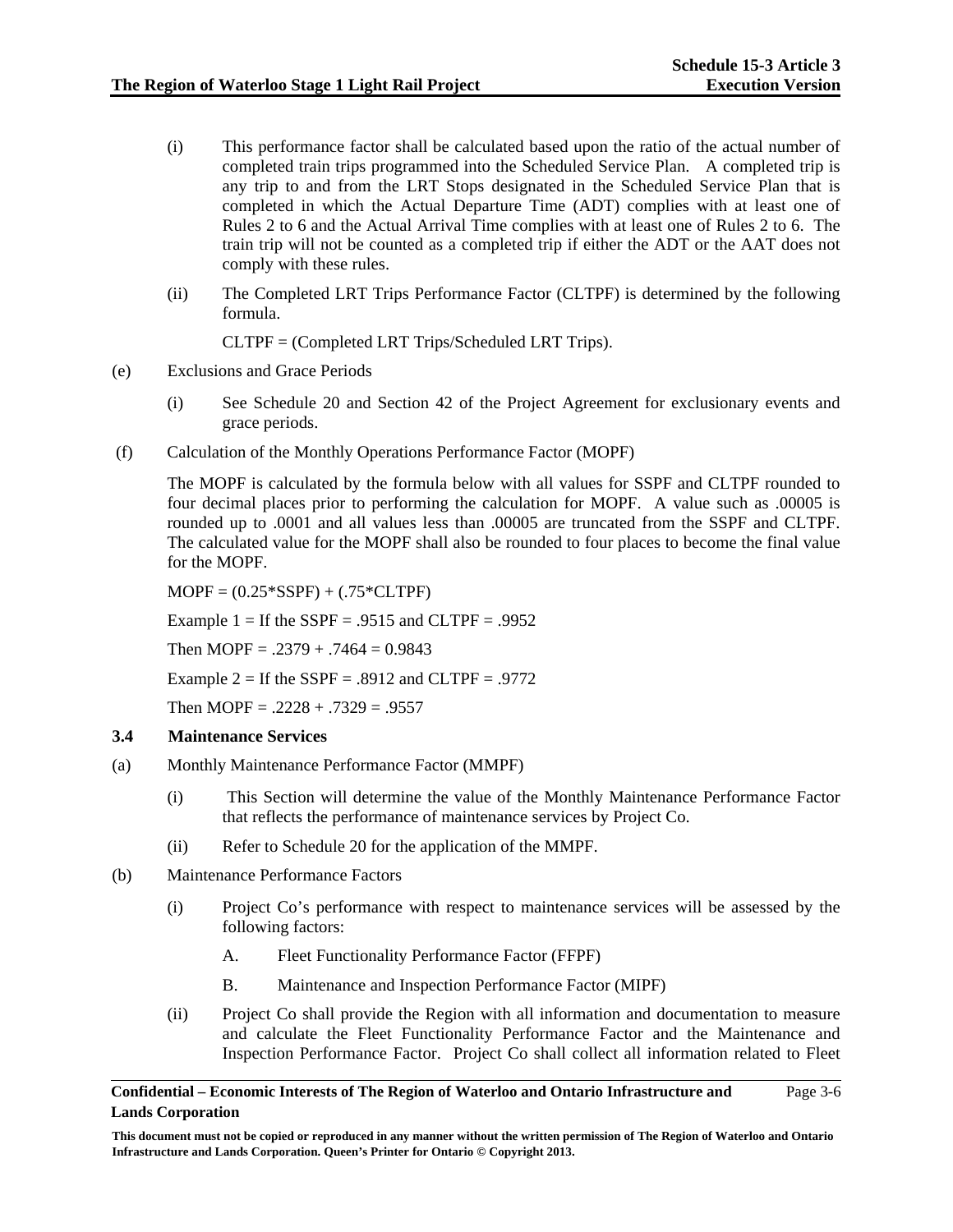Functionality Performance Factor and the Maintenance and Inspection Performance Factor using automated data collection processes and software as part of its maintenance tracking systems (MIS) provided by Project Co.

- (iii) The summation of all of the factors used to determine the Monthly Maintenance Performance Factor, for any month shall not exceed 1.0.
- (c) Fleet Functionality Performance Factor (FFPF)
	- (i) This performance factor shall be calculated based upon the number of cars assigned to each specific train for a specific train trip, as per Scheduled Service Plan for the month and the actual number of functional cars per train that actually operated in revenue service. Inbound and outbound service to and from the same LRT Stop designated in the Scheduled Service Plan performed by the same train shall be considered as two separate and distinct train trips for the purposes of determining this performance factor.
	- (ii) The intent of the Fleet Functionality Performance Factor calculation is to address quality issues pertaining to poorly performing cars but cars whose performance may not impact scheduled train service. Note that if a train is taken out of service due to a car related failure, then the impact of that car failure is addressed in the Scheduled Service Performance Factor. However, if a train remains in service but is providing a lower quality of service or slower service due to a car related problem included in the Fleet Functionality Table, then both the Scheduled Service Performance Factor and the Fleet Functionality Performance Factor will include this situation in their calculations of the respective performance factors.
	- (iii) The Fleet Functionality Performance Factor (FFPF) is determined by the following formula.
	- (iv) FFPF = (Actual Functional Fleet in Train Service Points/Scheduled Functional Fleet in Train Service Points).
	- (v) Where:
		- A. Scheduled Functional Fleet in Train Service Points is the summation of the actual number of rail cars (one point per rail car) per train trip required for the scheduled service for a specific month. The number of rail cars assigned to that train trip shall be as per the Scheduled Service Plan. Any train that was not operated as per the Schedule Service Plan is not included in this calculation. A "train" is defined as described a train in the Scheduled Service Performance Factor.
		- B. Actual Functional Fleet in Train Service Points are the summation of the number of functional rail cars per train (one point per functional rail car) that provided revenue service for a specific month.". The number of trains shall be the same number of trains used to calculate the Scheduled Functional Fleet in Train Service Points. A "rail car" or vehicle is defined for the purposes of this calculation as the entire articulated rail car.
- (d) Fleet Functionality Criteria
	- (i) The table below entitled "Fleet Functionality Criteria" provides the initial criteria and actions which determine if a rail car is deemed fully functional. The Region reserves the

## **Confidential – Economic Interests of The Region of Waterloo and Ontario Infrastructure and Lands Corporation**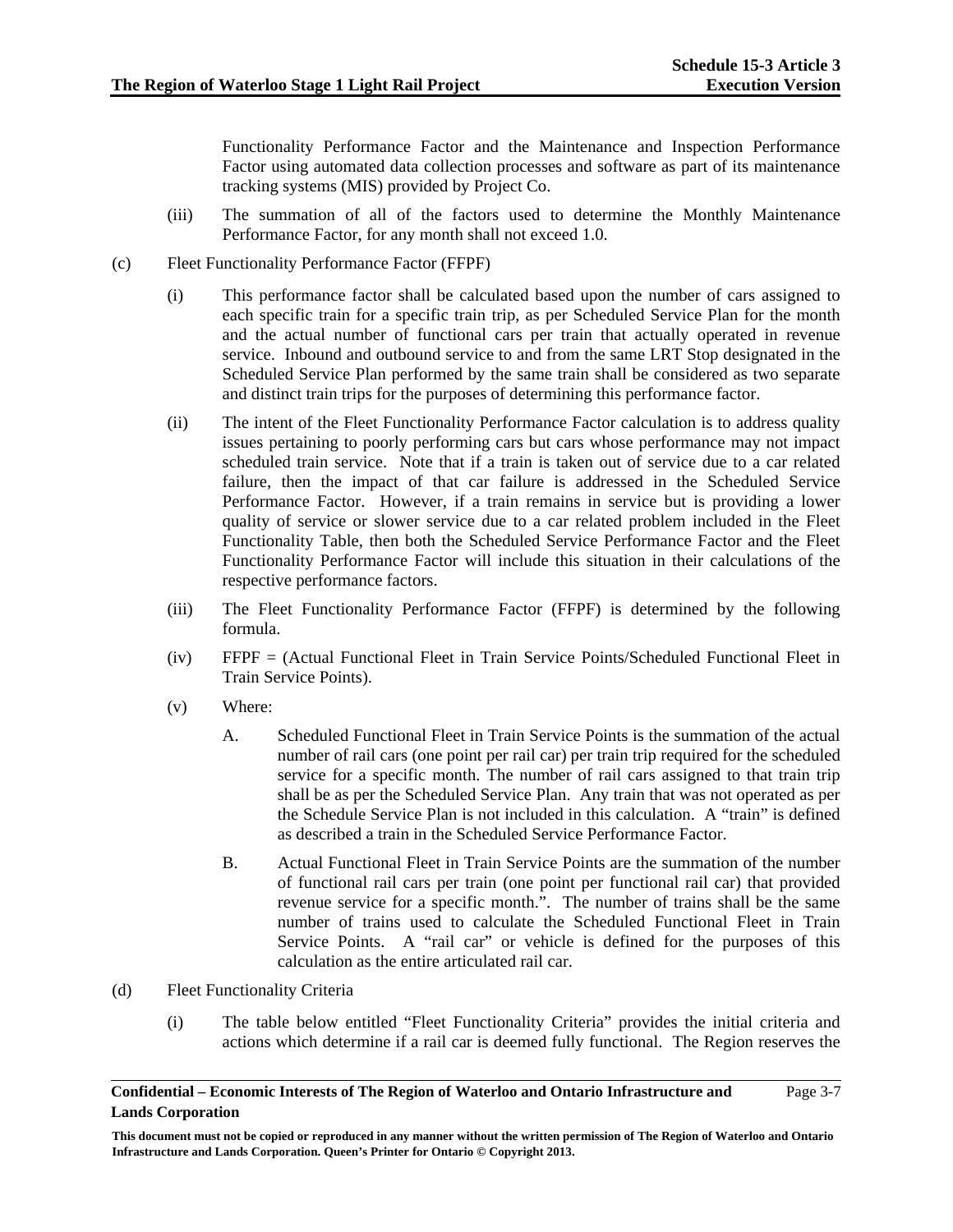right to add or delete items in this table if the Region, in its sole judgment, has determined that an adjustment to these items is needed to properly assess whether a vehicle is fit for revenue service. If a vehicle exhibits any of the problems detailed in this table, or as amended by the Region, and is still part of a train providing passenger service, then this car is considered as less than a fully functional car and is included in the calculation of the Functional Fleet in Train Service Points. All rail cars shall be inspected daily before entering revenue service. If any of these conditions are identified prior to entering revenue service, then that rail car shall not be placed into revenue service. If Project Co places a less than fully functional rail car in service, this action will be considered in the calculation of the Functional Fleet in Train Service Points in addition to requirements cited in Schedule 20. In addition, Exhibit 3.4-1 provides the minimum response to these conditions if they occur after the rail car has been placed into service.

|                                              | Pre Service    |                              | Failure Occurs when Train is already in service |  |
|----------------------------------------------|----------------|------------------------------|-------------------------------------------------|--|
| Item                                         | Launch         | Criteria for Single Car      | Criteria for Multi Car Train                    |  |
|                                              | into           | Train                        |                                                 |  |
|                                              | Service        |                              |                                                 |  |
| Any equipment failure                        | N <sub>o</sub> | Unload passengers at         | Remove passengers from                          |  |
| which may impact                             |                | the next LRT Stop and        | rail car, lock out rail car                     |  |
| safety                                       |                | remove train from            | and remove train from                           |  |
|                                              |                | service                      | service at end of round trip                    |  |
|                                              |                |                              | if possible to continue                         |  |
|                                              |                |                              | service.                                        |  |
| Car Door                                     | No             | Remove train at end of       | Lock out car door and                           |  |
| (50% of door on any                          |                | round trip                   | remove train at end of                          |  |
| side fails)                                  |                |                              | round trip                                      |  |
| Car Door                                     | N <sub>0</sub> | Unload passengers at         | Remove passengers and                           |  |
| (Over 50% of doors                           |                | the next LRT Stop and        | lock out rail car door and                      |  |
| on any side fails)                           |                | remove train from            | remove train at end of                          |  |
|                                              |                | service                      | round trip                                      |  |
| <b>PAI Failure</b>                           | N <sub>o</sub> | If both fail on one car,     | If both fail on one car, lock                   |  |
|                                              |                | remove car at end of         | out car and remove train at                     |  |
|                                              |                | round trip                   | end of round trip                               |  |
| Brakes (1 out of 3                           | N <sub>o</sub> | Unload passengers at         | Reduce Speed to safe level                      |  |
| trucks fails)                                |                | the next LRT Stop and        | and remove train from                           |  |
|                                              |                | remove train from<br>service | service at the end of its trip.                 |  |
|                                              | N <sub>o</sub> | Remove train at end of       | Remove train/car at end of                      |  |
| Battery charge below<br>acceptable limit for |                | round trip                   | round trip                                      |  |
| emergency ops.                               |                |                              |                                                 |  |
| <b>Battery Monitor</b>                       | N <sub>o</sub> | Remove train at end of       | Remove train/car at end of                      |  |
| Failed                                       |                | round trip                   | round trip                                      |  |
|                                              |                |                              |                                                 |  |

EXHIBIT 3.4-1 Fleet Functionality Criteria

## **Confidential – Economic Interests of The Region of Waterloo and Ontario Infrastructure and Lands Corporation**

Page 3-8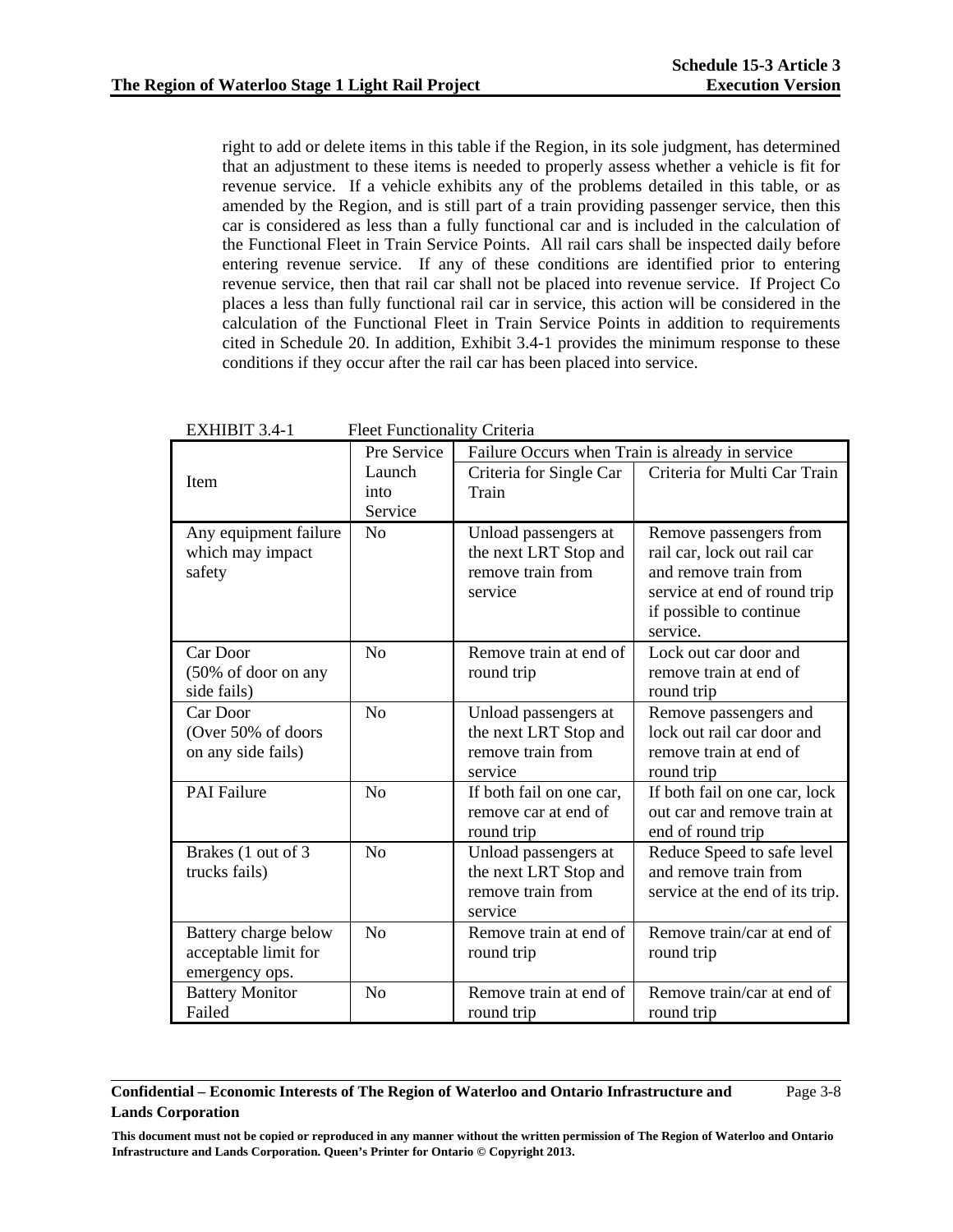| LAIIIDII J. <del>1</del> -1 | PICCUP CHICHOHAIRY CHICHA |                                                 |                              |  |
|-----------------------------|---------------------------|-------------------------------------------------|------------------------------|--|
|                             | Pre Service               | Failure Occurs when Train is already in service |                              |  |
| Item                        | Launch                    | Criteria for Single Car                         | Criteria for Multi Car Train |  |
|                             | into                      | Train                                           |                              |  |
|                             | Service                   |                                                 |                              |  |
| <b>Battery Temperature</b>  | No                        | Remove train at end of                          | Remove train/car at end of   |  |
| alarm (High                 |                           | round trip                                      | round trip                   |  |
| Temperature                 |                           |                                                 |                              |  |
| Loss of pressure in         | N <sub>o</sub>            | Supervise Unloading                             | Remove passengers from       |  |
| load leveling systems       |                           | and loading of                                  | rail car, lock out rail car  |  |
|                             |                           | passengers at the                               | and remove train from        |  |
|                             |                           | remaining LRT Stops                             | service at end of round trip |  |
|                             |                           | and remove train from                           |                              |  |
|                             |                           | service at terminal                             |                              |  |
|                             |                           | LRT Stop.                                       |                              |  |
| Wheels $-$ flat spots       | N <sub>o</sub>            | Upon discovery,                                 | Upon discovery, remove       |  |
| exceed in-service           |                           | remove train at end of                          | train/car at end of round    |  |
| requirements as per         |                           | round trip                                      | trip                         |  |
| the vehicle supplier or     |                           |                                                 |                              |  |
| 25 mm in length             |                           |                                                 |                              |  |
| whichever is more           |                           |                                                 |                              |  |
| restrictive                 |                           |                                                 |                              |  |
| AC System                   | If                        | If forecasted                                   | If forecasted                |  |
| (total failure)             | $T > 23.9$ °C             | $T > 23.9$ °C                                   | $T > 23.9$ °C                |  |
|                             | No                        | Remove train at end of                          | Remove train/car at end of   |  |
|                             | If                        | round trip                                      | round trip                   |  |
|                             | $T \leq 1$                |                                                 |                              |  |
|                             | 23.9°C                    |                                                 |                              |  |
|                             |                           |                                                 |                              |  |
|                             | Yes<br>If                 | If forecasted                                   | If forecasted                |  |
| <b>AC</b> System            |                           |                                                 |                              |  |
| (Partial failure)           | $T > 29.4$ °C             | $T > 29.4$ °C                                   | $T > 29.4$ °C                |  |
|                             | No                        | Remove train at end of                          | Remove train/car at end of   |  |
|                             | If                        | round trip                                      | round trip                   |  |
|                             | $T \leq 1$                |                                                 |                              |  |
|                             | 29.4°C                    |                                                 |                              |  |
|                             | Yes                       |                                                 |                              |  |
| <b>Heating System</b>       | If                        | If forecasted                                   | If forecasted                |  |
|                             | T                         | $T \le 12.8$ °C                                 | $T \le 12.8$ °C              |  |
|                             | $\leq$ =12.8°C            | Remove train at end of                          | Remove train/car at end of   |  |
|                             | No                        | round trip                                      | round trip                   |  |
|                             | If                        |                                                 |                              |  |
|                             | $T > 12.8$ °C             |                                                 |                              |  |
|                             | Yes                       |                                                 |                              |  |

EXHIBIT 3.4-1 Fleet Functionality Criteria

## **Confidential – Economic Interests of The Region of Waterloo and Ontario Infrastructure and Lands Corporation**

Page 3-9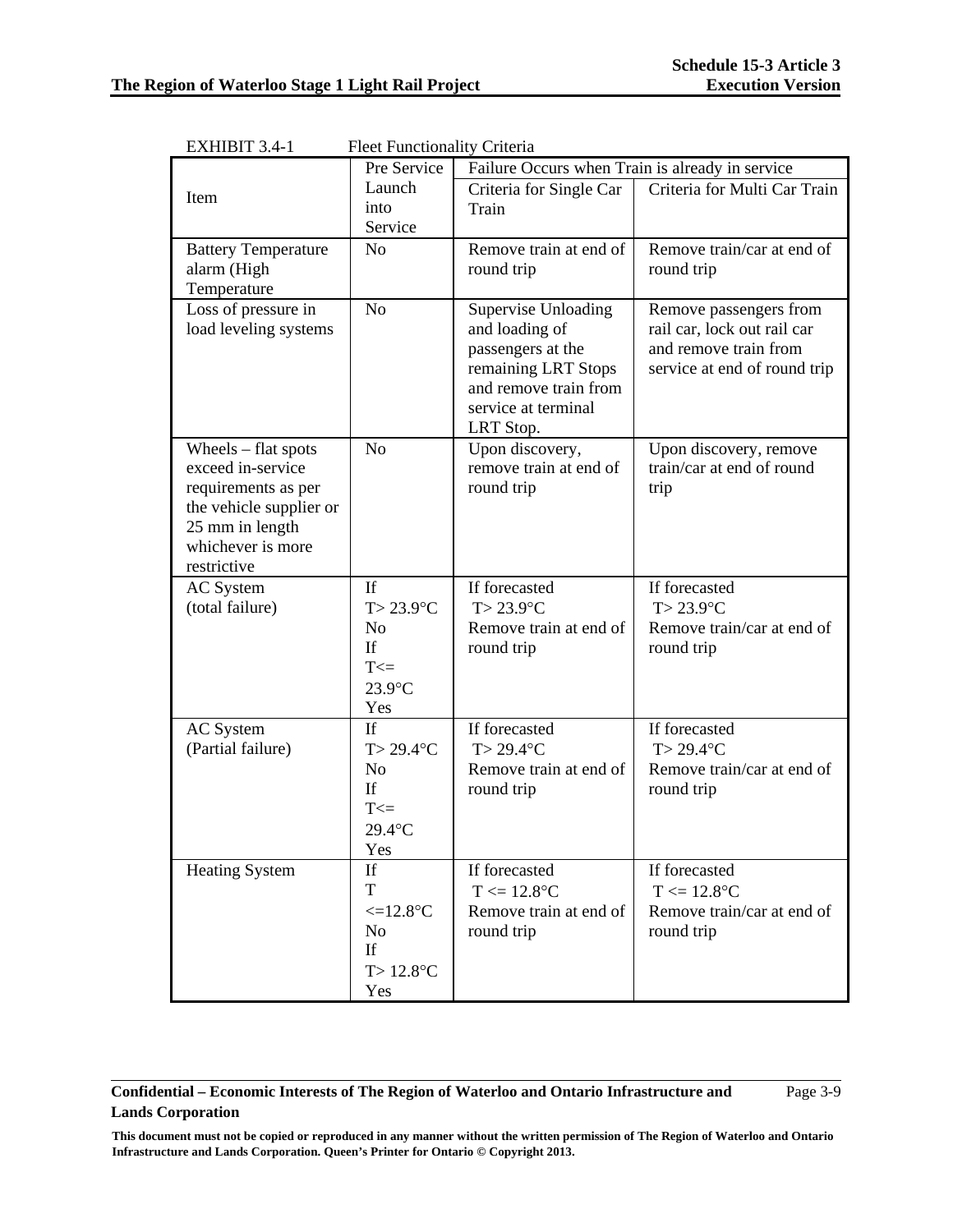| <u>елпіріі 5.4-і</u>          | Fleet Functionality Criteria |                                                 |                              |  |
|-------------------------------|------------------------------|-------------------------------------------------|------------------------------|--|
|                               | Pre Service                  | Failure Occurs when Train is already in service |                              |  |
| Item                          | Launch                       | Criteria for Single Car                         | Criteria for Multi Car Train |  |
|                               | into                         | Train                                           |                              |  |
|                               | Service                      |                                                 |                              |  |
| <b>Auxiliary Power Unit</b>   | N <sub>o</sub>               | Unload passengers at                            | Remove passengers from       |  |
|                               |                              | the next LRT Stop and                           | rail car, lock out car and   |  |
|                               |                              | remove train from                               | remove train at end of       |  |
|                               |                              | service                                         | round trip                   |  |
| Pantograph and/or             | N <sub>o</sub>               | Remove train at end of                          | Remove train/car at end of   |  |
| fuse assembly (partial        |                              | round trip (applicable                          | round trip (applicable to    |  |
| failure)                      |                              | to two car trains)                              | two car trains)              |  |
| Cracked windows $-$           | N <sub>o</sub>               | Apply temporary                                 | Apply temporary repair,      |  |
| minor                         |                              | repair, supervise                               | supervise condition of       |  |
|                               |                              | condition of crack                              | crack repair, and remove     |  |
|                               |                              | repair and remove                               | train/car at fleet reduction |  |
|                               |                              | train at fleet reduction                        |                              |  |
| <b>Annoying Noises</b>        | N <sub>o</sub>               | Apply temporary                                 | Apply temporary repair or    |  |
| (wheels, fans or other        |                              | repair or other                                 | other remedial action and    |  |
| sources exceeding             |                              | remedial action and                             | remove train/car at end of   |  |
| <b>APTA</b> standards for     |                              | remove train at end of                          | round trip                   |  |
| interior car noise or         |                              | round trip                                      |                              |  |
| 75 dBA)                       |                              |                                                 |                              |  |
| Broken or major crack         | N <sub>o</sub>               | Remove train                                    | Remove passengers from       |  |
| in windows (not               |                              | immediately                                     | rail car, lock out car and   |  |
| minor)                        |                              |                                                 | remove train at end of       |  |
|                               |                              |                                                 | round trip                   |  |
| Interior lights (more         | N <sub>o</sub>               | Remove at fleet                                 | Remove at fleet reduction    |  |
| than 25% failed)              |                              | reduction                                       |                              |  |
| <b>Exterior Lights</b>        | N <sub>o</sub>               | Remove train at fleet                           | Remove at fleet reduction    |  |
| excluding headlights          |                              | reduction                                       |                              |  |
| (more than 25%                |                              |                                                 |                              |  |
| failed)                       |                              |                                                 |                              |  |
| <b>Exterior Headlights at</b> | No                           | Reduce speed if                                 | Reduce speed if              |  |
| either end of the train       |                              | appropriate and                                 | appropriate and remove at    |  |
| (Partial failure)             |                              | remove at end of                                | end of round trip            |  |
|                               |                              | round trip                                      |                              |  |
| Torn Seats, excessive         | N <sub>o</sub>               | Apply temporary                                 | Apply temporary repair or    |  |
| dirt or strong odors          |                              | repair or other                                 | other remedial action and    |  |
|                               |                              | remedial action and                             | remove train/car at end of   |  |
|                               |                              | remove train at end of                          | round trip                   |  |
|                               |                              | round trip                                      |                              |  |

 $EVALUATE 2.4-1$  Floot Functionality Criteria

## **Confidential – Economic Interests of The Region of Waterloo and Ontario Infrastructure and Lands Corporation**

Page 3-10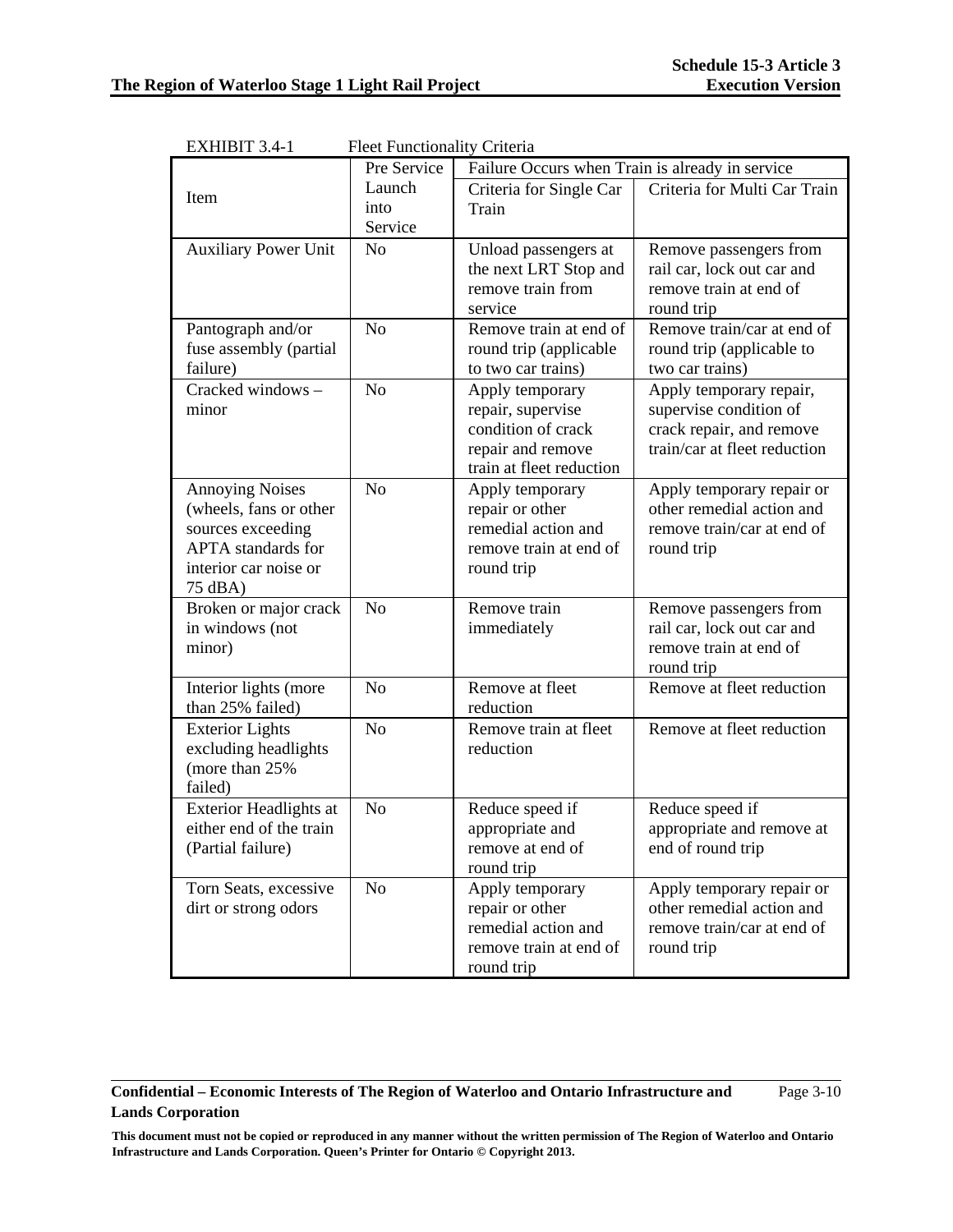| едиции э. <del>ч</del> | гтест г инспонанту Спісна<br>Failure Occurs when Train is already in service<br>Pre Service |                                    |                                        |
|------------------------|---------------------------------------------------------------------------------------------|------------------------------------|----------------------------------------|
| Item                   | Launch                                                                                      | Criteria for Single Car            | Criteria for Multi Car Train           |
|                        | into                                                                                        | Train                              |                                        |
|                        | Service                                                                                     |                                    |                                        |
| Stanchions or          | N <sub>o</sub>                                                                              | Apply temporary                    | Remove passengers from                 |
| handrails (loose or    |                                                                                             | repair or other                    | rail car, lock out car and             |
| broken)                |                                                                                             | remedial action and                | remove train at end of                 |
|                        |                                                                                             | remove train<br>immediately        | round trip                             |
| Equipment and          | N <sub>o</sub>                                                                              | If possible, secure in             | If possible, secure in situ, if        |
| Equipment Covers -     |                                                                                             | situ, if not, remove               | not, remove train/car                  |
| not secure             |                                                                                             | train immediately                  | immediately                            |
| Graffiti External      | N <sub>o</sub>                                                                              | N/A in service                     | N/A in service                         |
| Interior panels and    | N <sub>o</sub>                                                                              | If possible secure in              | If possible secure in situ, if         |
| equipment covers -     |                                                                                             | situ, if not, remove               | not, lock out car and                  |
| not secured            |                                                                                             | train at end of round              | remove train/car at end of             |
|                        |                                                                                             | trip                               | round trip                             |
| Graffiti Internal      | N <sub>o</sub>                                                                              | If possible clean, if              | If possible clean, if not              |
|                        |                                                                                             | not remove train at                | remove train/car at fleet              |
|                        |                                                                                             | fleet reduction                    | reduction                              |
| <b>PIDS</b> Failure    | N <sub>o</sub>                                                                              | Remove train at fleet<br>reduction | Remove train/car at fleet<br>reduction |
| <b>Public Address</b>  | N <sub>o</sub>                                                                              | Remove train at fleet              | Remove at fleet reduction              |
|                        |                                                                                             | reduction                          |                                        |
| Any other condition    | N <sub>o</sub>                                                                              | Remove train                       | If safe to continue, remove            |
| which reduces          |                                                                                             | immediately unless a               | passengers from rail car,              |
| passenger safety.      |                                                                                             | reasonable mitigation              | lock out car and remove                |
|                        |                                                                                             | is possible.                       | train/car at end of round<br>trip      |
| Any Class B fault      | N <sub>o</sub>                                                                              | Remove train                       | Remove train immediately               |
| condition identified   |                                                                                             | immediately unless a               | unless a reasonable                    |
| by BTS                 |                                                                                             | reasonable mitigation              | mitigation is possible                 |
|                        |                                                                                             | is possible                        |                                        |
| Any Class C fault      | N <sub>o</sub>                                                                              | Apply temporary                    | Apply temporary repair or              |
| condition identified   |                                                                                             | repair or other                    | other remedial action and              |
| by BTS                 |                                                                                             | remedial action and                | remove train at end of                 |
|                        |                                                                                             | remove train at end of             | round trip                             |
|                        |                                                                                             | round trip                         |                                        |

EXHIBIT 3.4-1 Fleet Functionality Criteria

(ii) With prior approval from the Region, Project Co may add an additional rail car to a train for trouble shooting technical problems or addressing operational problems. If a train includes more rail cars than required by the Scheduled Service Plan and that train experiences some car related problems that would normally result in a reduction in Functional Fleet in Train Service Points, the reduction in Functional Fleet in Train Service Points is avoided as long as that train has the minimum number of fully

#### **Confidential – Economic Interests of The Region of Waterloo and Ontario Infrastructure and Lands Corporation**  Page 3-11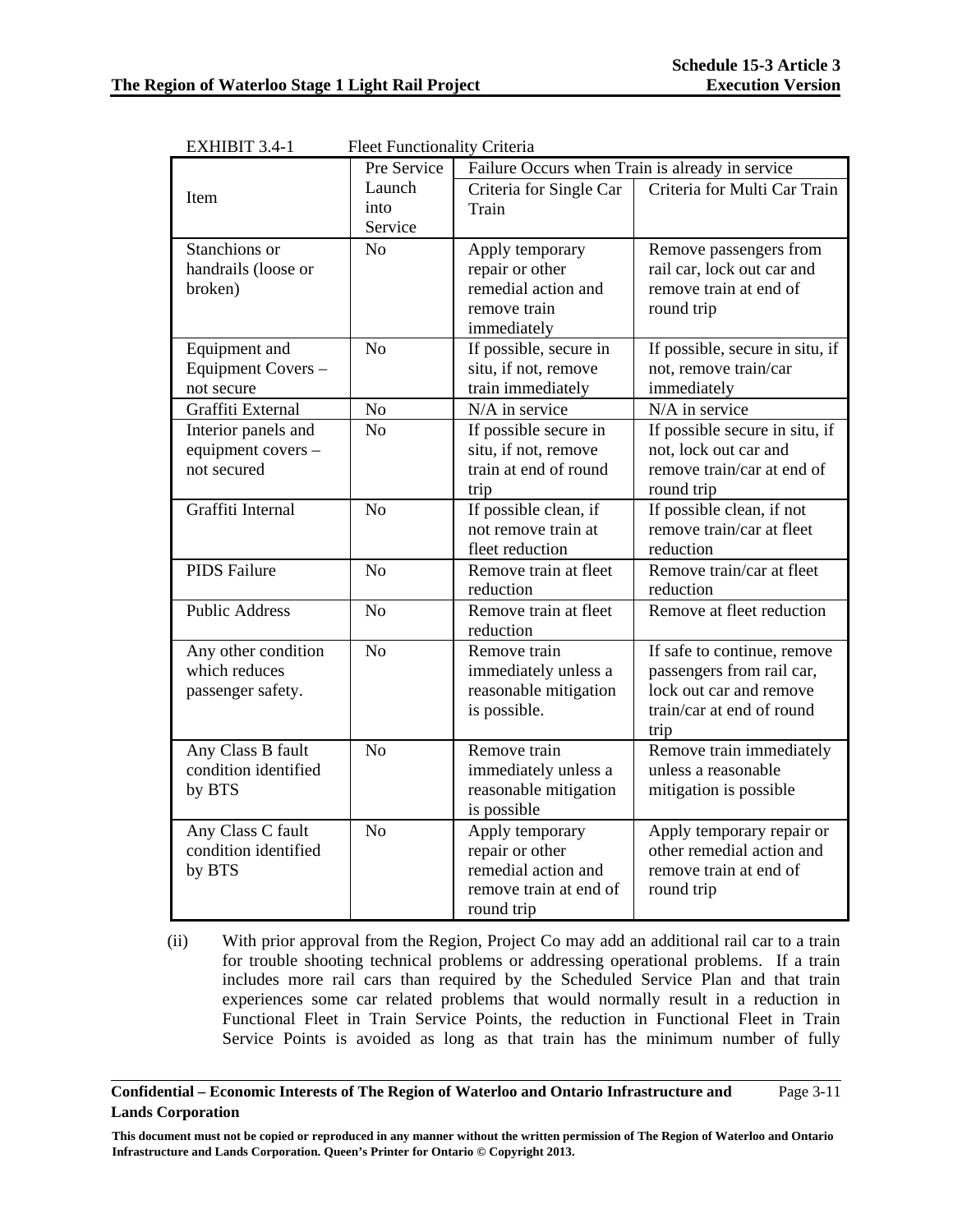functional cars specified in the Scheduled Service Plan. If Project Co adds an additional rail car to a train beyond the number of fully functional cars specified in the Scheduled Service Plan, Project Co will not receive credit for the additional rail car in the calculation of the Actual Functional Fleet in Train Service Points

- (e) Maintenance and Inspection Performance Factor (MIPF)
	- (i) This performance factor shall be calculated based upon the performance of Project Co with respect to maintaining and inspecting the System.
	- (ii) Project Co shall submit to the Region as support to the monthly application for payment, all data and in a format as reasonably requested by the Region. This data will establish Project Co's level of compliance with LRT Stops, trackway, roadway, and systems and vehicle maintenance and inspection requirements.
	- (iii) The Maintenance and Inspection Performance Factor (MIPF) shall be calculated as follows:

A. MIPF =  $[(PMCA) + (V(insp) + STP(insp) + TW(insp))/3]/2$ .

- (iv) Where:
	- A. PMCA is the sum of all preventive maintenance activities and corrective actions activities actually completed during the calendar month divided by the total number of all of the preventive maintenance activities and corrective actions activities scheduled for completion during the calendar month. This includes all PM's and CA's for rail car, systems related facilities and infrastructure related preventive maintenance activities. PMCA can vary from 0.0 to 1.0
	- B. V(insp) is the sum of all of the vehicle inspections actually performed during the calendar month divided by the sum of all of the vehicle inspections scheduled for completion during the calendar month. V(insp) can vary from 0.0 to 1.0.
	- C. STP(insp) is the sum of all of LRT Stop and other building inspections actually performed during the calendar month divided by the sum of all of the LRT Stop and other building inspections scheduled for completion during the calendar month. STP(insp) can vary from 0.0 to 1.0.
	- D. TW(insp) is the sum of the entire trackway, wayside systems, OMSF, and roadway and other infrastructure or system inspections actually performed during the calendar month divided by the sum of all of the inspections scheduled for completion during for the calendar month. TW(insp) can vary from 0.0 to 1.0.
- (f) Calculation of the Monthly Maintenance Payment Factor (MMPF)
	- (i) The MMPF is calculated by the formula below with all values for FFPF and MIPF rounded to four decimal places prior to performing the calculation for MMPF. A value such as .00005 is rounded up to .0001 and all values less than .00005 are truncated from the FFPF and MIPF. The calculated value for the MMPF shall also be rounded to four places to become the final value for the MMPF.

 $MMPF = (0.7*FFFPF) + (0.3*MIPF)$ 

Example  $1 =$  If the FFPF = .9985, and MIPF = .9920

#### **Confidential – Economic Interests of The Region of Waterloo and Ontario Infrastructure and Lands Corporation**  Page 3-12

**This document must not be copied or reproduced in any manner without the written permission of The Region of Waterloo and Ontario Infrastructure and Lands Corporation. Queen's Printer for Ontario © Copyright 2013.**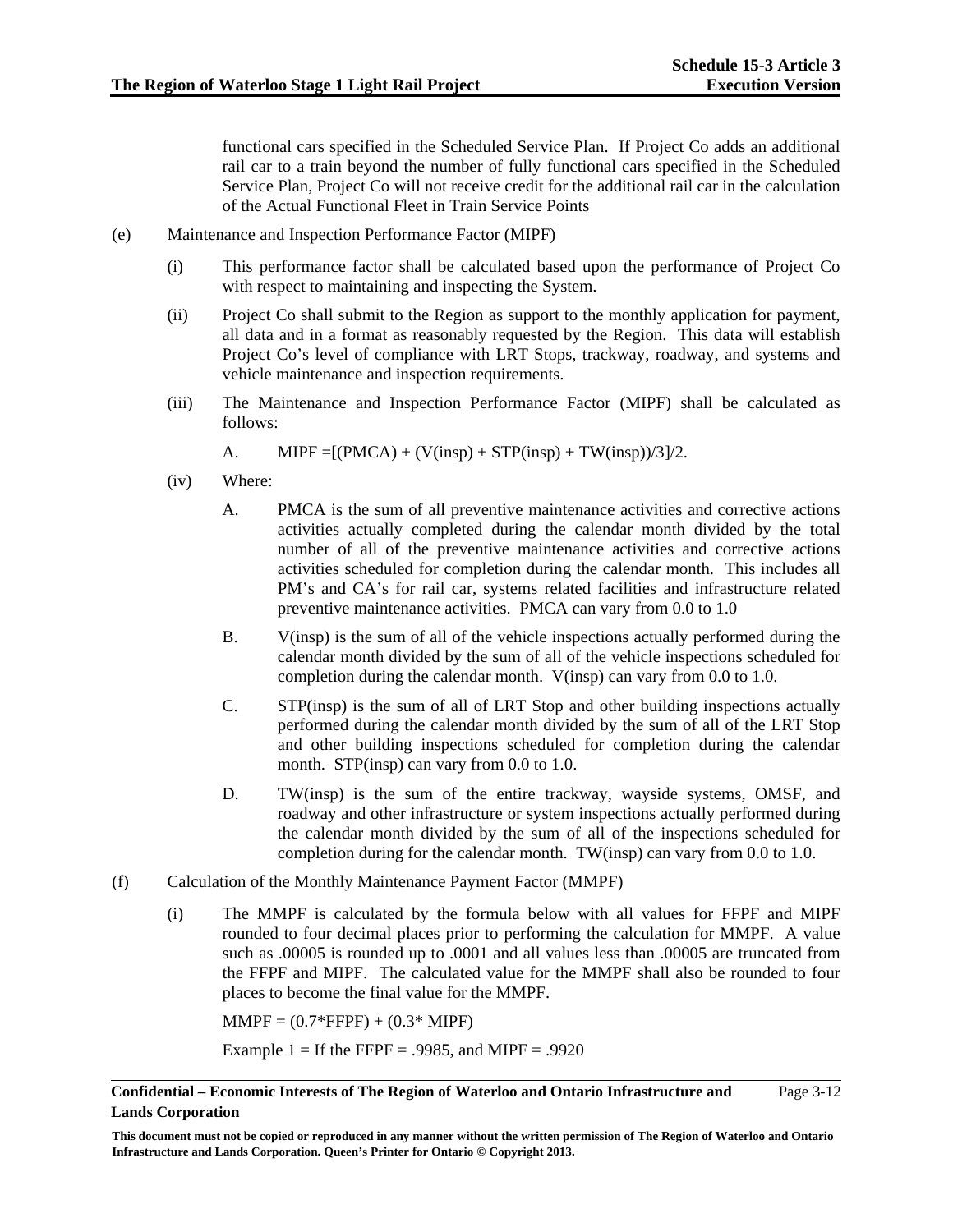Then MMPF =  $0.6990 + 0.2976 = .9966$ Example  $2 =$  If the FFPF = .9800, and MIPF = .9300 Then MMPF =  $.6860 + .2790 = .9650$ 

- (g) Exclusions and Grace Periods
	- (i) See Schedule 20 and Section 42 of the Project Agreement for exclusionary events and grace periods.

## **3.5 Automatic Capturing of Data**

(a) "Project Co will be responsible for providing all of the input data in the most useful form for each of the MOPF and MMPF formulas in an efficient and automated manner so as to produce accurate and reliable performance measures." Only data collected and processed by the approved automatic data collection system can be used in the calculation of the MOPF and the MMPF. For greater clarity, any train departures and arrivals times not captured by the automatic data capture system shall be included in the calculation of the MOPF as if those times complied with Rule 8 for ADT and Rule 7 for ADT and any maintenance and inspection activities used for the determination of the FFPF and MIPF which are not captured or entered into the automatic data capture system shall be included in the MMPF as activities not performed.

## **3.6 System Service Availability Levels for Substantial Completion Certificate**

(a) As a prerequisite to the issuance of the Substantial Completion Certificate for the System, the DSSPF, computed in accordance with this Article, shall average at least 0.9200 for a period of 5 consecutive weekdays of demonstration train service during the System Demonstration.

## **3.7 System Service Availability / Corrective Action**

(a) After the issuance of the Substantial Completion Certificate, if a minimum SSPF of 0.8950 is not met for any calendar month, or performance records indicate it will not be met, Project Co shall promptly undertake design reviews and a review of the operations and maintenance procedures.

## **3.8 Availability of other System and Facility Elements not Captured by the Availability Index**

- (a) For all equipment such as Communications, SCADA, and Facilities which is not likely to impact System Availability, Project Co shall submit an Equipment Availability Estimate for approval, establishing reliability and the time-to-restore standards. The approved time to restore standards will be used by Project Co and the Region to evaluate the reliability of these facility and system elements, and the efficiency of Project Co's organization in restoring them to service.
- (b) If the reliability or time-to-restore performance for any element is consistently below, or is significantly below the approved standards, Project Co shall develop a corrective action plan. The corrective action plan shall be provided within 30 days from the time it is clear that the requirements are not met. This plan will clearly identify how Project Co will correct the problem and the schedule to implement the solution. The plan must be approved by the Region. For all these elements, Project Co shall submit monthly reports of actual reliability and time-to-restore performance.

#### **Confidential – Economic Interests of The Region of Waterloo and Ontario Infrastructure and Lands Corporation**  Page 3-13

**This document must not be copied or reproduced in any manner without the written permission of The Region of Waterloo and Ontario Infrastructure and Lands Corporation. Queen's Printer for Ontario © Copyright 2013.**